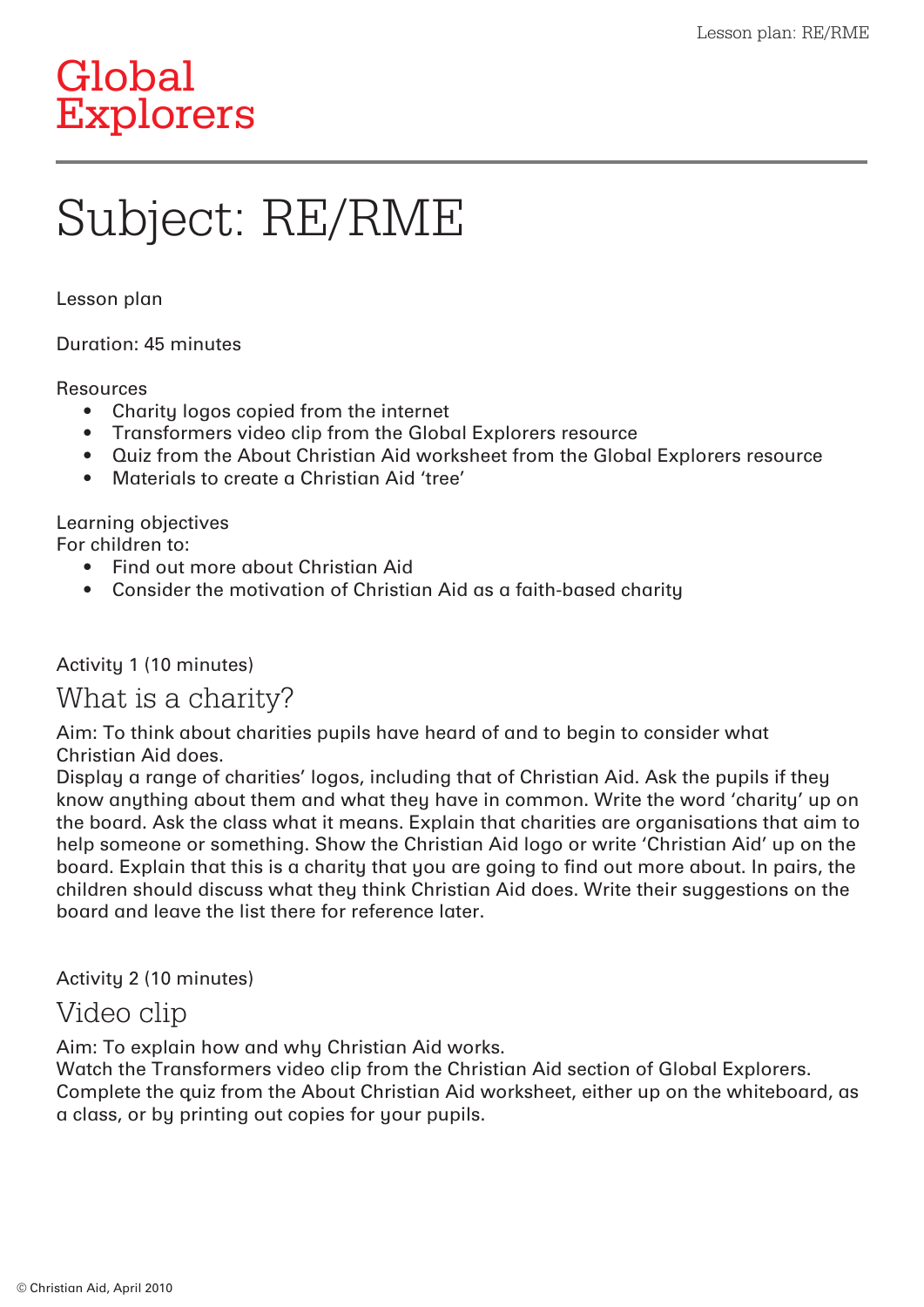#### Activity 3 (10 minutes)

### Why, why, why?

Aim: To consider why people with religious beliefs, including Christians, want to help others.

Ask the pupils if they can recall from the film how and when Christian Aid was started. Write 'Why?' on the board and explain that you are going to think about why it might have begun. Listen or read the story of the Good Samaritan from the Christian Aid section of Global Explorers. Ask the class for suggestions to answer why Christian Aid was started and write their responses up on the board. To take the exercise further, for each reason why, ask why again. Eg, Why? Because things weren't fair. Why isn't it fair? And so on.

Activity 4 (5 minutes)

## What is Christian Aid?

Aim: To compare thoughts about Christian Aid with reality.

Go back to the list of assumptions about Christian Aid and its work from the first activity. Go through the list with the class and put a cross, tick or question mark by each suggestion, based on your learning of what Christian Aid does. Ask the children what they think about Christian Aid.

Plenary (10 minutes)

## A Christian Aid tree

Aim: To consolidate learning about Christian Aid as a faith-based charity. Create a large tree shape on a wall or on paper, or design one from recycled materials. Write 'Christian Aid' on the trunk. In the roots area, ask pupils to include information about how Christian Aid was started and why people support it. Ask for examples of the work Christian Aid does. Write these on the branches. Draw fruit on the tree and inside these write examples of people who have changed their lives with help from Christian Aid.

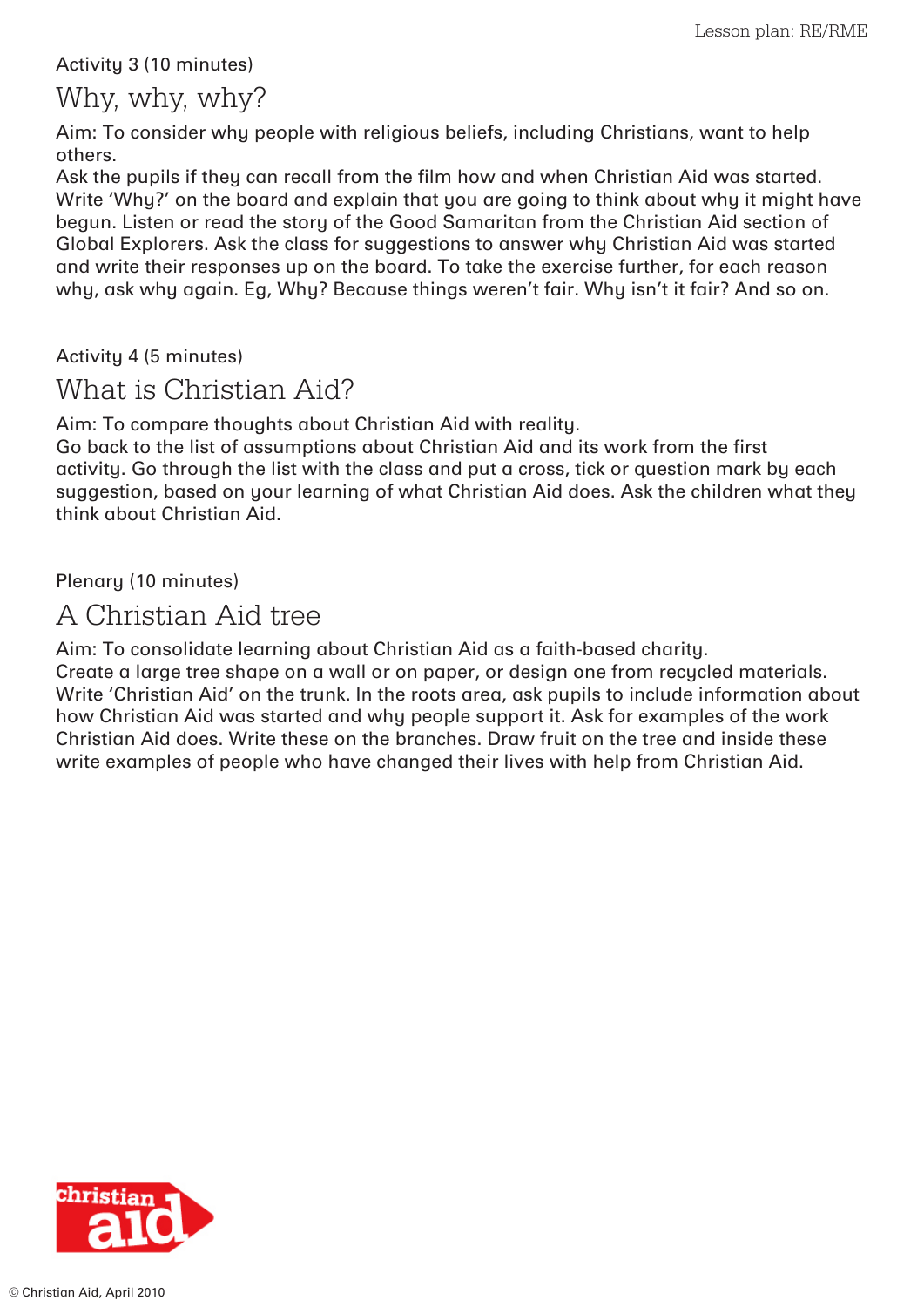# **Global** Explorers

# Subject: Citizenship/PSHE/PSD/ PSE/ESDGC/PD&MU

Lesson plan

Duration: 45 minutes

Resources

- Provide a worksheet for each group of children with places at the top to write the name and location of a country, its capital city and to draw a flag. Beneath, you will need four, large, numbered boxes
- Maps, atlases and globes
- Copies of the real-life stories from Global Explorers (printable versions found within the worksheets)
- Sticku notes

Learning objectives

For children to:

- Learn about different places, drawing on their own and others' experience
- Devise an enquiru into life in another tupe of communitu
- Discover that there are similarities, as well as differences, between communities in other parts of the world and our own

Activity 1 (10 minutes)

#### Country groups

Aim: To find out some basic information about their group's country.

Split the class into small groups and give each group a worksheet with one of the Global Explorers featured countries (those appearing in the Scrapbook, other than the UK) written on it. Using maps or atlases, each group should find out a) where in the world their country is, b) the capital city of that country, c) what the country's flag is. They should add the information to their worksheet and draw the flag. This information can also be found using Global Explorers on your whiteboard.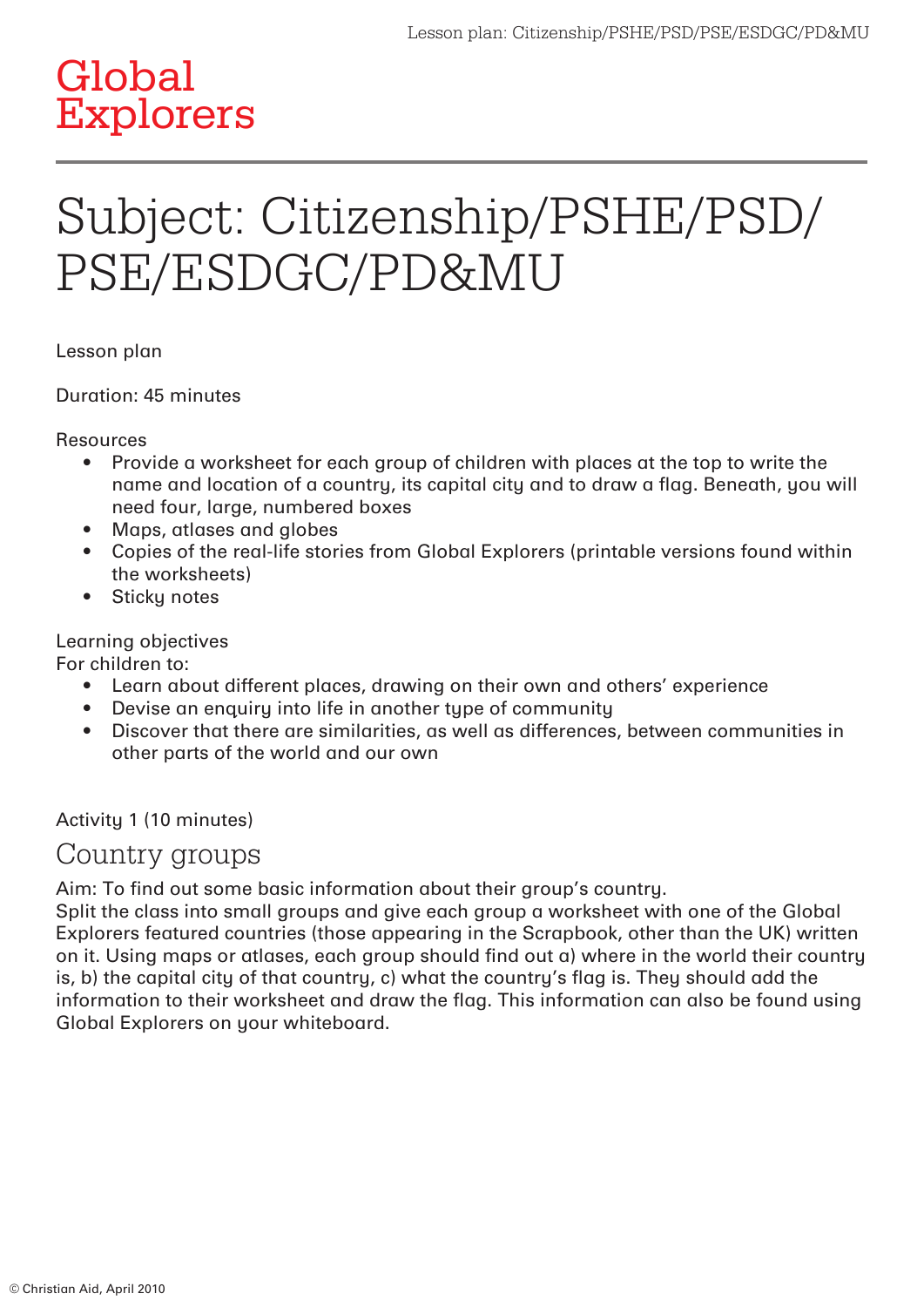#### Activity 2 (20 minutes)

# Real-life story investigation

Aim: To find out more about what life can be like in another country.

Give each group a copy of the real-life story from their relevant country. Printable versions of the real-life stories can be found in the worksheets linked to the Scrapbook pages of the Global Explorers resource. Alternatively, each group can take turns to view the real-life story and the accompanying photos on your whiteboard.

Once pupils have looked at the real-life story, ask them to complete this exercise based on De Bono's thinking hats activity:

- In box 1 of their sheet they should write factual information about the story.
- In box 2 they should write good points/advantages seen in the story.
- In box 3 they should write bad points/disadvantages seen in the story.
- In box 4 they should write their feelings/emotional response to the story.

When they have completed their boxes, give each group sticky notes and ask them to brainstorm questions they would like to ask the person in the real-life story. They should then agree a rank order of importance for their questions.

Finally, ask them to discuss who could change or influence life for the people in the case study. They should think locally, nationally and globally.

Plenary (15 minutes)

## Reporting back

Aim: To hear from other groups and compare work.

Ask each group to report back, briefly, on the country and real-life story they looked at. Ask them to share their most important question to the person in their real-life story, as well as who they thought could influence their life. Discuss similarities and differences.

Extension activity: Pupils can complete the worksheet for the country they have looked at.

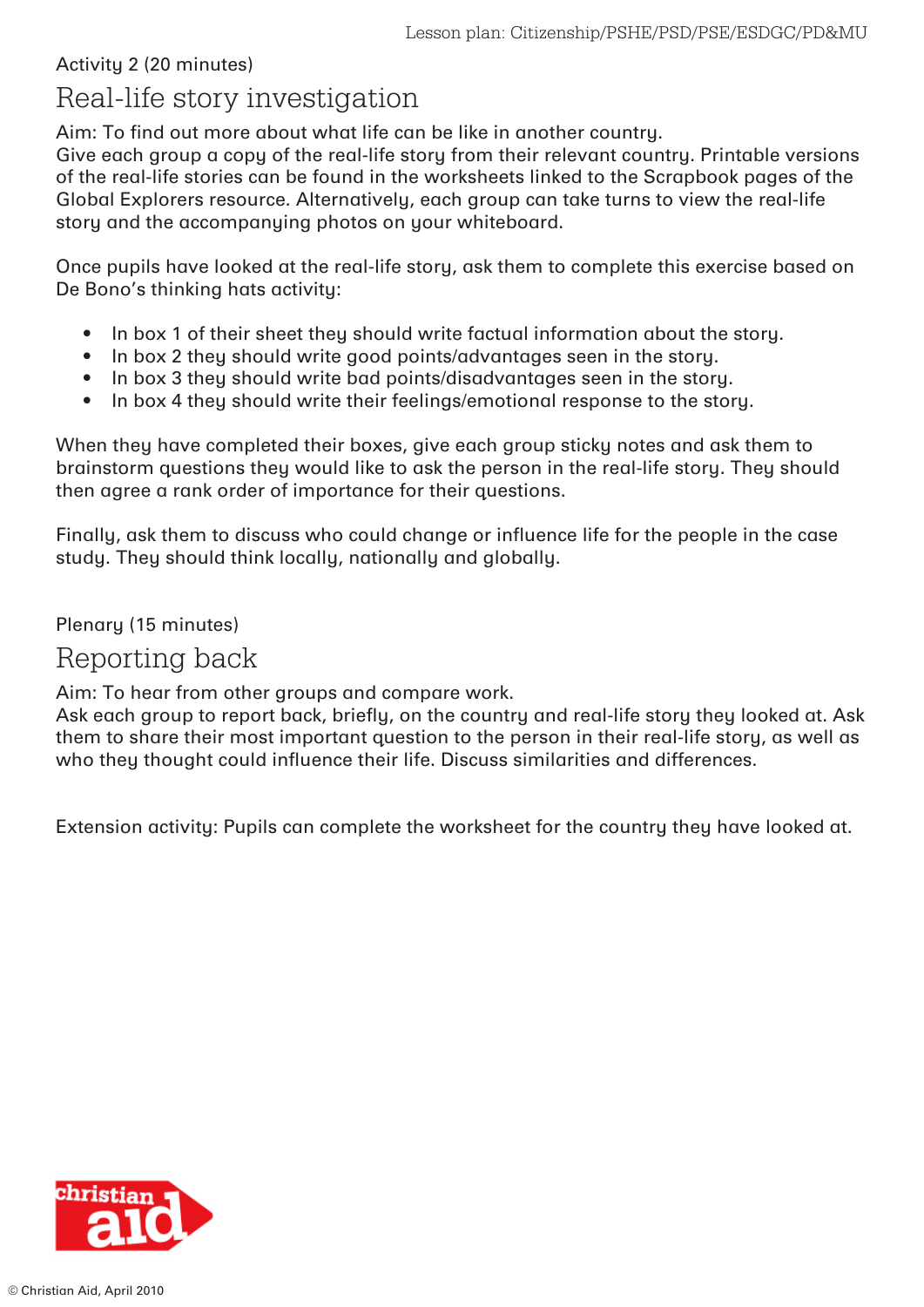# Global Explorers

# Subject: Geography/ Environmental studies

Lesson plan

Duration: 45 minutes

Resources

- Pictures or postcards of places around the world
- Atlases, maps, travel books
- Global Explorers projected on a whiteboard

Learning objectives

For children to:

- Consider how we find out about other places around the world
- Think about how we identify and locate places in the world
- Find out more about a countru and what it is like to live there

#### Activity 1 (10 minutes)

## All over the world

Aim: To show other places in the world to which the class is connected.

Show the class postcards from different places, photos from a recent holiday, or pictures of famous places. As a class, brainstorm countries around the world that the pupils have a connection with – it could be somewhere they've been on holiday or somewhere that they have family. Write the list of countries on the board.

Activity 2 (15 minutes)

# The world in your hands

Aim: To look at the globe and discuss its appearance and the countries in it. Ask the class for suggestions as to how we can find out about other countries. You could have a selection of maps, atlases, travel books, etc, to show them. Project the Global Explorers globe on your whiteboard. Enter the name and location of your school in order to plot it on the globe, and manoeuvre the world around using your hand. Invite the children to have a go too. Then see if you can locate some of the countries from your list. Are any of the countries ones where Christian Aid works?